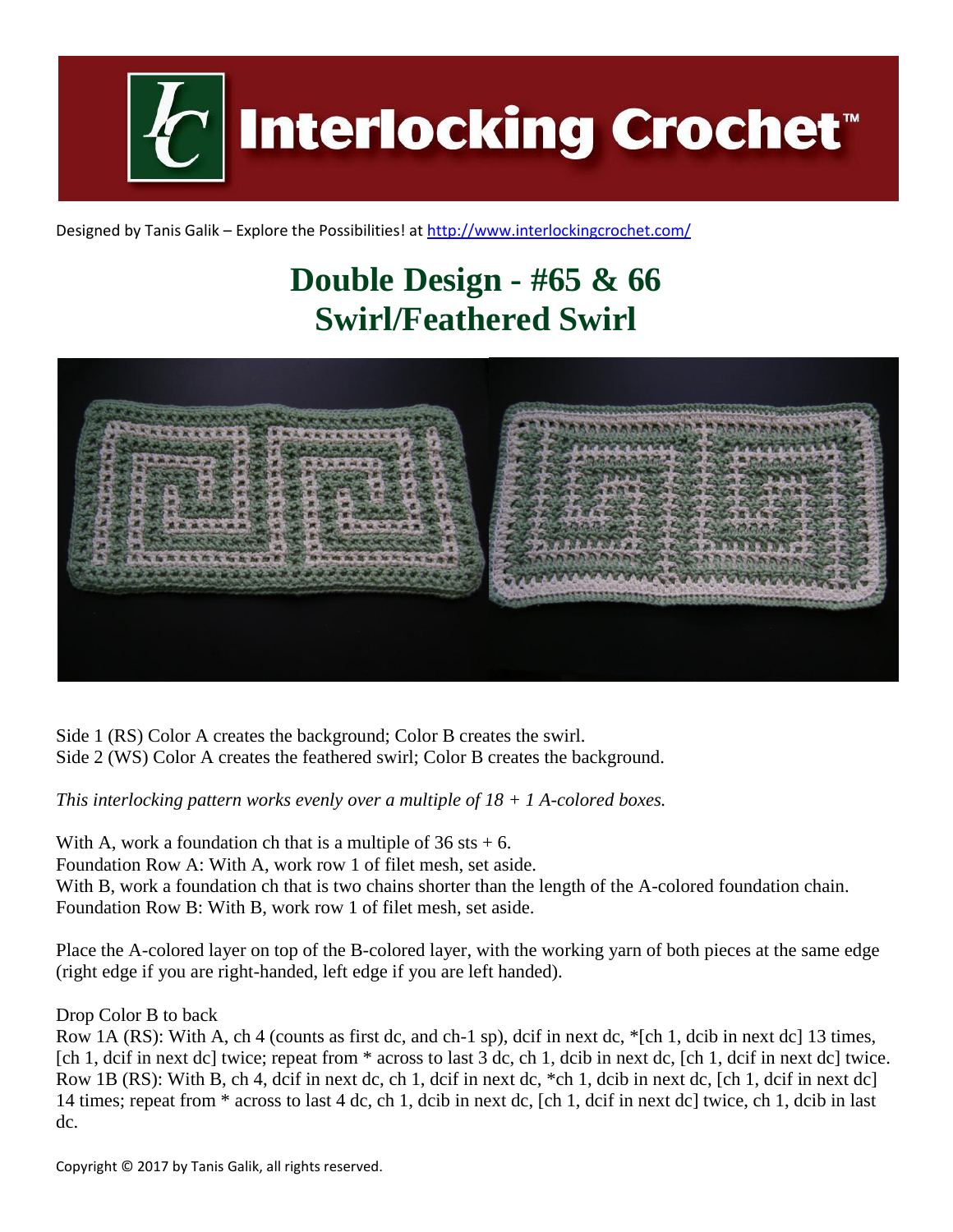Turn the entire piece.

Drop Color B to front

Row 2A (WS): With A, ch 4, dcib in next dc, ch 1, dcif in next dc, \*[ch 1, dcib in next dc] twice, [ch 1, dcif in next dc] 13 times; repeat from \* across to last 2 dc, [ch 1, dcib in next dc] twice.

Row 2B (WS): With B, ch 4, dcib in next dc, ch 1, dcib in next dc, \*ch 1, dcif in next dc, [ch 1, dcib in next dc] twice, [ch 1, dcif in next dc] 10 times, [ch 1, dcib in next dc] twice; repeat from \* across to last dc, ch 1, dcif in last dc.

Turn the entire piece.

Drop Color B to back

Row 3A (RS): With A, ch 4, dcif in next dc, \*ch 1, dcib in next dc, [ch 1, dcif in next dc] 11 times, ch 1, dcib in next dc, [ch 1, dcif in next dc] twice; repeat from \* across to last 3 dc, ch 1, dcib in next dc, [ch 1, dcif in next dc] twice.

Row 3B (RS): With B, ch 4, dcif in next dc, ch 1, dcif in next dc, \*[ch 1, dcib in next dc] 10 times, [ch 1, dcif in next dc] twice, ch 1, dcib in next dc, [ch 1, dcif in next dc] twice; repeat from \* across to last dc, ch 1, dcib in last dc.

Turn the entire piece.

Drop Color B to front

Row 4A (WS): With A, ch 4, dcib in next dc, \*ch 1, dcif in next dc, [ch 1, dcib in next dc] twice, ch 1, dcif in next dc, [ch 1, dcib in next dc] twice, [ch 1, dcif in next dc] 7 times, [ch 1, dcib in next dc] twice; repeat from \* across to last 3 dc, ch 1, dcif in next dc, [ch 1, dcib in next dc] twice.

Row 4B (WS): With B, ch 4, dcib in next dc, ch 1, dcib in next dc, \*ch 1, dcif in next dc, [ch 1, dcib in next dc] twice, ch 1, dcif in next dc, [ch 1, dcib in next dc] 8 times, ch 1, dcif in next dc, [ch 1, dcib in next dc] twice; repeat from \* across to last dc, ch 1, dcif in last dc.

Turn the entire piece.

Drop Color B to back

Row 5A (RS): With A, ch 4, dcif in next dc, \*ch 1, dcib in next dc, [ch 1, dcif in next dc] twice, [ch 1, dcib in next dc] 7 times, [ch 1, dcif in next dc] twice, ch 1, dcib in next dc, [ch 1, dcif in next dc] twice; repeat from \* across to last 3 dc, ch 1, dcib in next dc, [ch 1, dcif in next dc] twice.

Row 5B (RS): With B, ch 4, dcif in next dc, ch 1, dcif in next dc, \*ch 1, dcib in next dc, [ch 1, dcif in next dc] twice, [ch 1, dcib in next dc] 4 times, [ch 1, dcif in next dc] twice, ch 1, dcib in next dc, [ch 1, dcif in next dc] twice, ch 1, dcib in next dc, [ch 1, dcif in next dc] twice; repeat from \* across to last dc, ch 1, dcib in last dc.

Turn the entire piece.

Drop Color B to front

Row 6A (WS): With A, ch 4, dcib in next dc, \*ch 1, dcif in next dc, [ch 1, dcib in next dc] twice, ch 1, dcif in next dc, [ch 1, dcib in next dc] twice, ch 1, dcif in next dc, [ch 1, dcib in next dc] 5 times, ch 1, dcif in next dc, [ch 1, dcib in next dc] twice; repeat from  $*$  across to last 3 dc, ch 1, dcif in next dc, [ch 1, dcib in next dc] twice.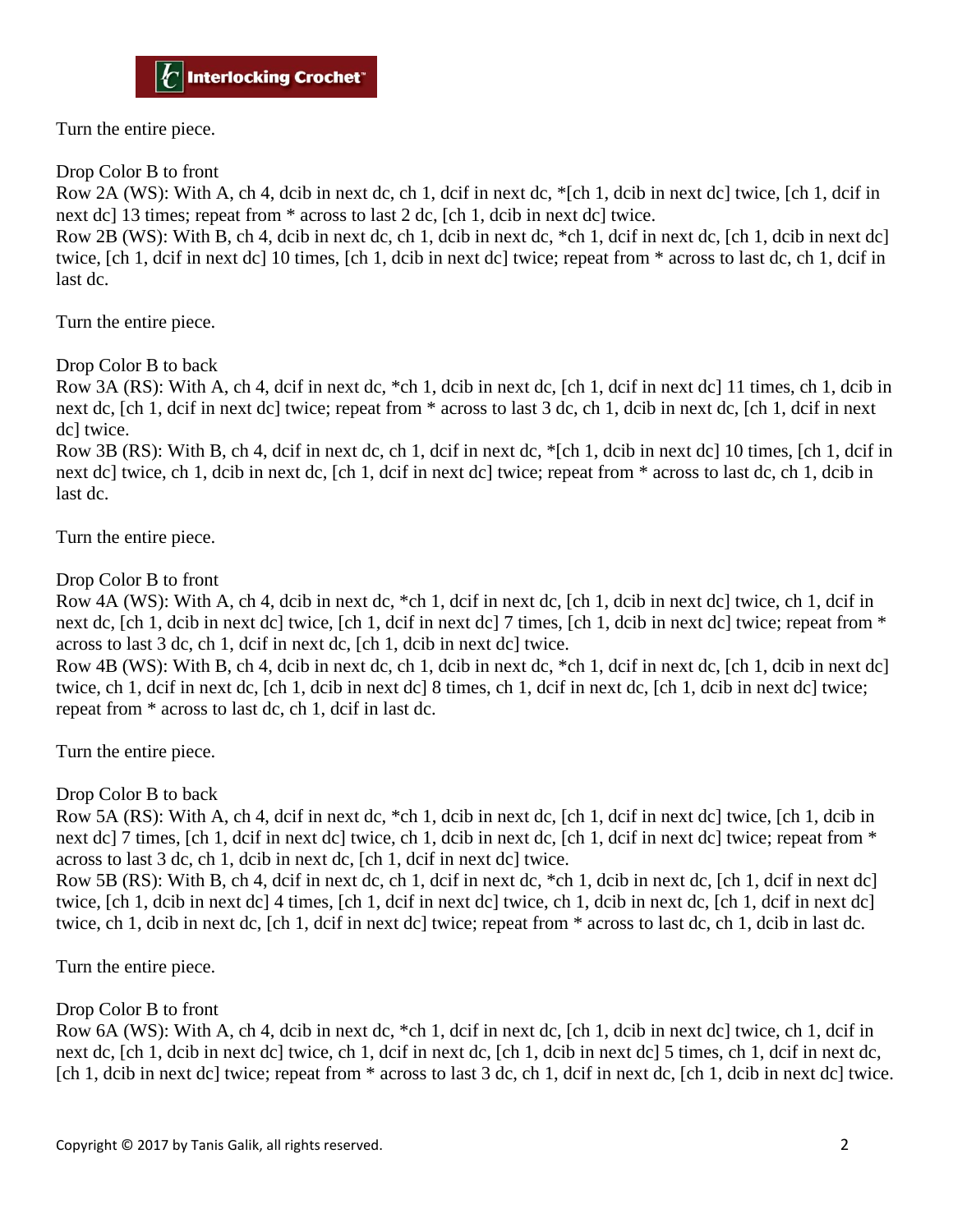Row 6B (WS): With B, ch 4, dcib in next dc, ch 1, dcib in next dc, \*ch 1, dcif in next dc, [ch 1, dcib in next dc] twice, ch 1, dcif in next dc, [ch 1, dcib in next dc] twice, [ch 1, dcif in next dc] 4 times, [ch 1, dcib in next dc] twice, ch 1, dcif in next dc, [ch 1, dcib in next dc] twice; repeat from \* across to last dc, ch 1, dcif in last dc.

Turn the entire piece.

Drop Color B to back

Row 7A (RS): With A, ch 4, dcif in next dc,  $*$ ch 1, dcib in next dc, [ch 1, dcif in next dc] twice; repeat from  $*$ across.

Row 7B (RS): With B, ch 4, dcif in next dc, ch 1, dcif in next dc, \*ch 1, dcib in next dc, [ch 1, dcif in next dc] twice; repeat from \* across to last dc, ch 1, dcib in last dc.

Turn the entire piece.

Drop Color B to front

Row 8A (WS): With A, ch 4, dcib in next dc,  $*$ ch 1, dcif in next dc,  $[ch 1, deib in next del twice; repeat from  $*$$ across.

Row 8B (WS): With B, ch 4, dcib in next dc, ch 1, dcib in next dc, \*ch 1, dcif in next dc, [ch 1, dcib in next dc] twice,[ch 1, dcif in next dc] 4 times, [ch 1, dcib in next dc] twice, ch 1, dcif in next dc, [ch 1, dcib in next dc] twice, ch 1, dcif in next dc, [ch 1, dcib in next dc] twice; repeat from \* across to last dc, ch 1, dcif in last dc.

Turn the entire piece.

Drop Color B to back

Row 9A (RS): With A, ch 4, dcif in next dc, \*ch 1, dcib in next dc, [ch 1, dcif in next dc] twice ch 1, dcib in next dc, [ch 1, dcif in next dc] twice, ch 1, dcib in next dc, [ch 1, dcif in next dc] 5 times, ch 1, dcib in next dc, [ch 1, dcif in next dc] twice; repeat from \* across to last 3 dc, ch 1, dcib in next dc, [ch 1, dcif in next dc] twice. Row 9B (RS): With B, ch 4, dcif in next dc, ch 1, dcif in next dc, \*ch 1, dcib in next dc, [ch 1, dcif in next dc] twice, ch 1, dcib in next dc, [ch 1, dcif in next dc] twice, [ch 1, dcib in next dc] 4 times, [ch 1, dcif in next dc] twice, ch 1, dcib in next dc, [ch 1, dcif in next dc] twice; repeat from \* across to last dc, ch 1, dcib in last dc.

Turn the entire piece.

## Drop Color B to front

Row 10A (WS): With A, ch 4, dcib in next dc, \*ch 1, dcif in next dc, [ch 1, dcib in next dc] twice, [ch 1, dcif in next dc] 7 times, [ch 1, dcib in next dc] twice, ch 1, dcif in next dc, [ch 1, dcib in next dc] twice; repeat from \* across to last 3 dc, ch 1, dcif in next dc, [ch 1, dcib in next dc] twice.

Row 10B (WS): With B, ch 4, dcib in next dc, ch 1, dcib in next dc, \*ch 1, dcif in next dc, [ch 1, dcib in next dc] 8 times, ch 1, dcif in next dc, [ch 1, dcib in next dc] twice, ch 1, dcif in next dc, [ch 1, dcib in next dc] twice; repeat from \* across to last dc, ch 1, dcif in last dc.

Turn the entire piece.